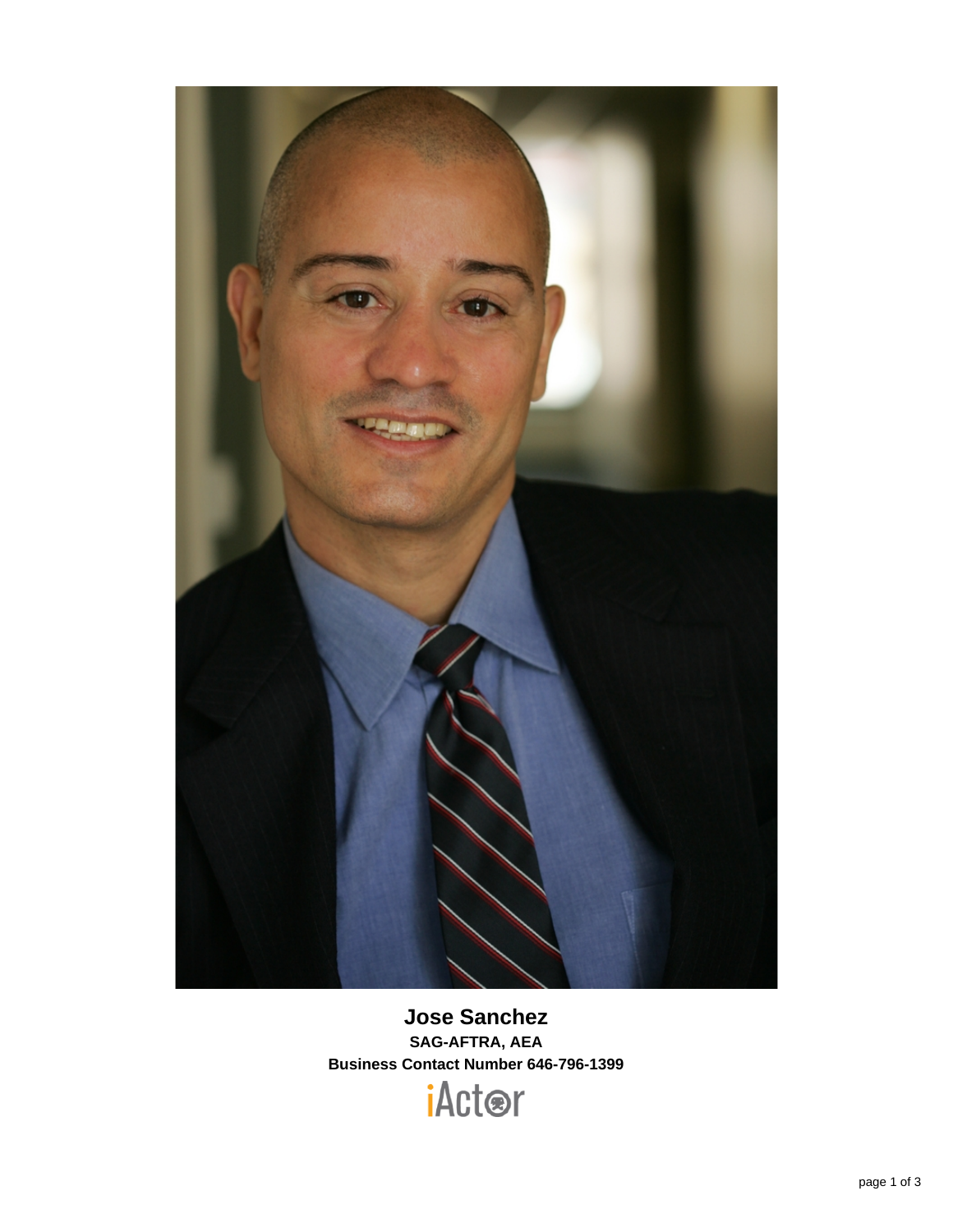# **iActor**

# **Jose Sanchez SAG-AFTRA, AEA**

#### [Web Resume](http://www.sagaftra.org/iactor/JoseSanchez.html) [Headshots](http://www.sagaftra.org:80/ocs/media/public/slideshow/getMediaForResume?resumeId=1935f6aec554a1581e2d6f7712b698157ccd91b9:57a6ce7c:12539&mediaType=headshot) [Video Clips](http://www.sagaftra.org:80/ocs/media/public/slideshow/getMediaForResume?resumeId=1935f6aec554a1581e2d6f7712b698157ccd91b9:57a6ce7c:12539&mediaType=video)

## **Representation:**

Business Contact Number: 646-796-1399

## **Physical Characteristics:**

| Gender: Male | <b>Height: 5' 11"</b> | Weight: 175 lbs. |
|--------------|-----------------------|------------------|
| Hair: Black  | Eyes: Brown           |                  |

## **Experience:**

## **Film**

| GOD I MISS YOU               | Pedro                   | Dir: Robert Mercado          |
|------------------------------|-------------------------|------------------------------|
| <b>IRISH BLUES</b>           | Sgt. Rodriguez          | 3 LEO's Productions          |
| <b>LATIN ASSASSINS</b>       | Tears                   | 3 LEO's Productions          |
| <b>DEATHLY COMPLICATIONS</b> | Leo                     | Dir: J. Towers               |
| THE WANNABE                  | Abel                    | Dir: Althea Wasow            |
| <b>FALLING</b>               | Estaban                 | Dir: Clayton Allis           |
| <b>OVERNIGHT SUCCESS</b>     | Eddy                    | Dir: A.F Prendergast         |
| <b>QUEEN ELIZABETH</b>       | Robbie                  | Dir: Frank Rojas             |
| PACK YO' BAGS                | Georgie                 | Dir: Wilfredo Rodriguez      |
| UNSAVORY CHARACTERS          | <b>Bookie</b>           | Dir: Richard Harris          |
| <b>Television</b>            |                         |                              |
| 30 ROCK                      | <b>Hospital Orderly</b> | <b>NBC</b>                   |
| THE SOPRANOS                 | Hector                  | HBO: Dir: Danny Leiner       |
| LAW & ORDER                  | Day Laborer Juan        | NBC: Dir: Rosemary Rodriguez |
| <b>ONION NEWS NETWORK</b>    | Anonymous Whistleblower | ONN: Dir. Will Graham        |
| OZ.                          | Prisoner                | <b>HBO</b>                   |
| <b>Commercial</b>            |                         |                              |
| <b>SIMYO</b>                 | Passionate Juror        |                              |
| <b>ESPN MOBLE</b>            | Nasty Cab Driver        |                              |
| <b>Stage</b>                 |                         |                              |
| THE SURPRISE                 | Guard                   | The Storm Theater            |
| <b>ANTIGONE</b>              | Private Jonas           | The Storm Theater            |
| THE CLEANERS                 | Jerry                   | Vertigo Theater Company      |
| MARIUS                       | Piquoiseau              | The Storm Theatre            |